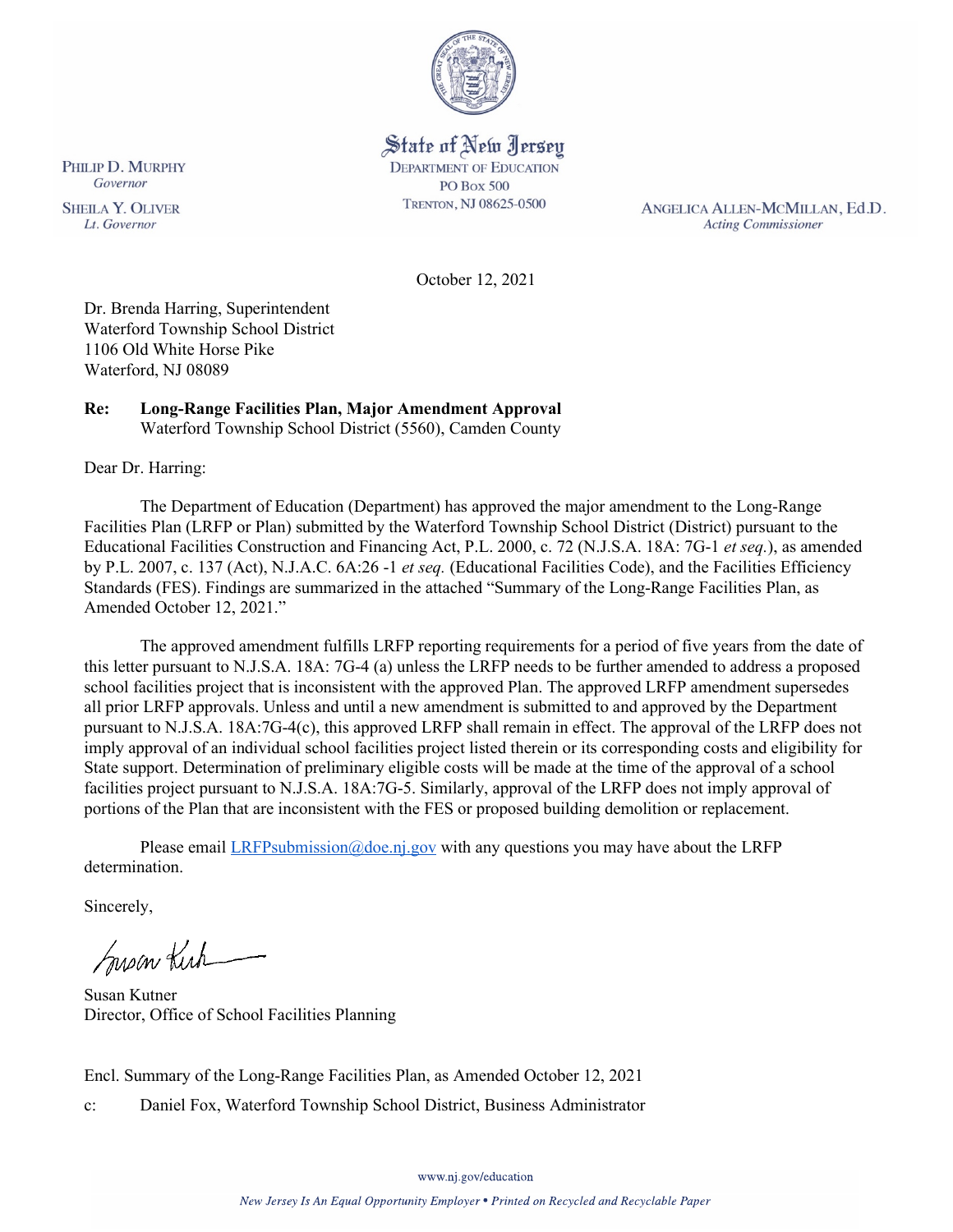# **Waterford Township School District (5560) Summary of the Long-Range Facilities Plan, as Amended October 12, 2021**

The Department of Education (Department) has completed its review of the major amendment to the Long-Range Facilities Plan (LRFP or Plan) submitted by the Waterford Township School District (District) pursuant to the Educational Facilities Construction and Financing Act, P.L. 2000, c. 72 (N.J.S.A. 18A: 7G-1 *et seq.*), as amended by P.L. 2007, c. 137 (Act), N.J.A.C. 6A:26-1 et seq. (Educational Facilities Code), and the Facilities Efficiency Standards (FES).

The following provides a summary of the District's approved amended LRFP. The summary is based on the standards set forth in the Act, the Educational Facilities Code, the FES, District-reported information in the Department's LRFP reporting system, and supporting documentation. The referenced reports in *italic* text are standard reports available on the Department's LRFP website.

## **1. Inventory Overview**

The District is classified as a Regular Operating District (ROD) for funding purposes. It provides services for students in grades PK-6.

The District identified existing and proposed schools, sites, buildings, rooms, and site amenities in its LRFP. Table 1 lists the number of existing and proposed district schools, sites, and buildings. Detailed information can be found in the *School Asset Inventory Report* and the *Site Asset Inventory Report.*

**As directed by the Department, school facilities projects that have received initial approval by the Department and have been approved by the voters, if applicable, are represented as "existing" in the LRFP.** Approved projects that include new construction and/or the reconfiguration/reassignment of existing program space are as follows: n/a.

| Category                                     | <b>Existing</b> | <b>Proposed</b> |
|----------------------------------------------|-----------------|-----------------|
| Number of Schools (assigned DOE school code) |                 |                 |
| Number of School Buildings <sup>1</sup>      |                 |                 |
| Number of Non-School Buildings <sup>2</sup>  |                 |                 |
| Number of Vacant Buildings                   |                 |                 |
| Number of Sites                              |                 |                 |

## **Table 1: Number of Schools, School Buildings, and Sites**

Based on the existing facilities inventory submitted by the District:

- Schools using leased buildings (short or long-term):  $n/a$
- Schools using temporary classroom units (TCUs), excluding TCUs supporting construction: Atco Elementary School (040), Thomas Richards Elementary School (060),
- Vacant/unassigned school buildings: n/a

*<sup>1</sup>* Includes district-owned buildings and long-term leases serving students in district-operated programs

<sup>&</sup>lt;sup>2</sup> Includes occupied district-owned buildings not associated with a school, such as administrative buildings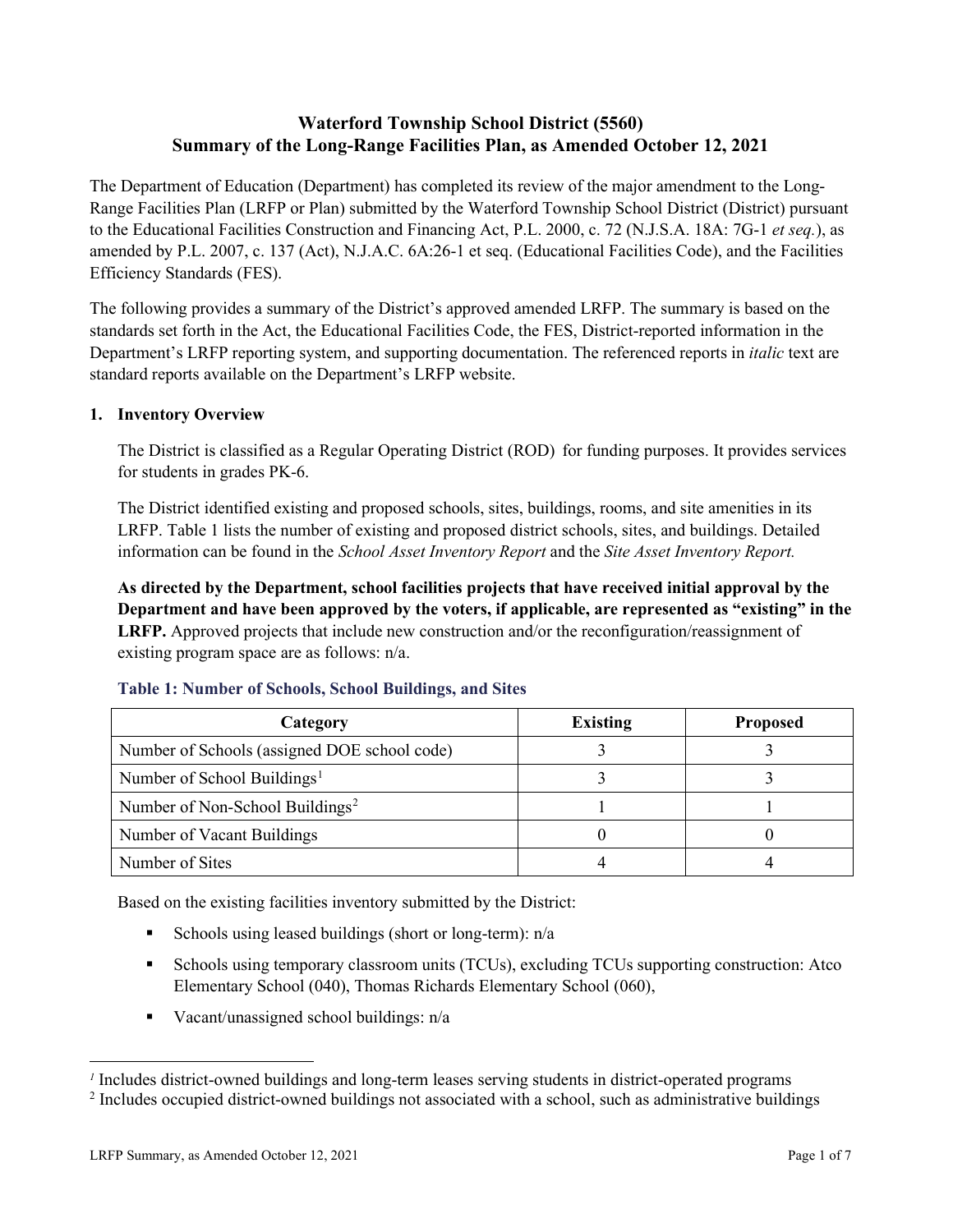Findings:

The Department has determined that the proposed inventory is adequate for approval of the District's LRFP amendment. However, the LRFP determination does not imply approval of an individual school facilities project listed within the LRFP; the District must submit individual project applications for project approval.

# **2. District Enrollments**

The District determined the number of students, or "proposed enrollments," to be accommodated for LRFP planning purposes on a district-wide basis and in each school.

The Department minimally requires the submission of a standard cohort-survival projection using historic enrollment data from the Application for School State Aid (ASSA) or NJ Smart. The cohort-survival method projection method forecasts future students based upon the survival of the existing student population as it moves from grade to grade. A survival ratio of less than 1.00 indicates a loss of students, while a survival ratio of more than 1.00 indicates the class size is increasing. For example, if a survival ratio tracking first to second grade is computed to be 1.05, the grade size is increasing by 5% from one year to the next. The cohort-survival projection methodology works well for communities with stable demographic conditions. Atypical events impacting housing or enrollments, such as an economic downturn that halts new housing construction or the opening of a charter or private school, typically makes a cohort-survival projection less reliable.

## **Proposed enrollments are based on a standard cohort-survival enrollment projection.**

Adequate supporting documentation was submitted to the Department to justify the proposed enrollments. Table 2 provides a comparison of existing and projected enrollments. All totals include special education students.

|                              | <b>Existing Enrollments</b> | <b>District Proposed Enrollments</b> |
|------------------------------|-----------------------------|--------------------------------------|
| <b>Grades</b>                | 2020-21                     | 2025-26                              |
| PK (excl. private providers) | 89                          | 120                                  |
| Grades K to 5                | 660                         | 596                                  |
| Grades 6 to 8                | 107                         | 124                                  |
| Grades 9 to 12               |                             | 0                                    |
| <b>Totals PK to 12</b>       | 856                         | 840                                  |

# **Table 2: Enrollments**

Findings:

The Department has determined the District's proposed enrollments to be acceptable for approval of the District's LRFP amendment. The Department will require a current enrollment projection at the time an application for a school facilities project is submitted incorporating the District's most recent enrollments in order to verify that the LRFP's planned capacity is appropriate for the updated enrollments.

## **3. District Practices Capacity**

Based on information provided in the room inventories, District Practices Capacity was calculated for each school building to determine whether adequate capacity is proposed for the projected enrollments based on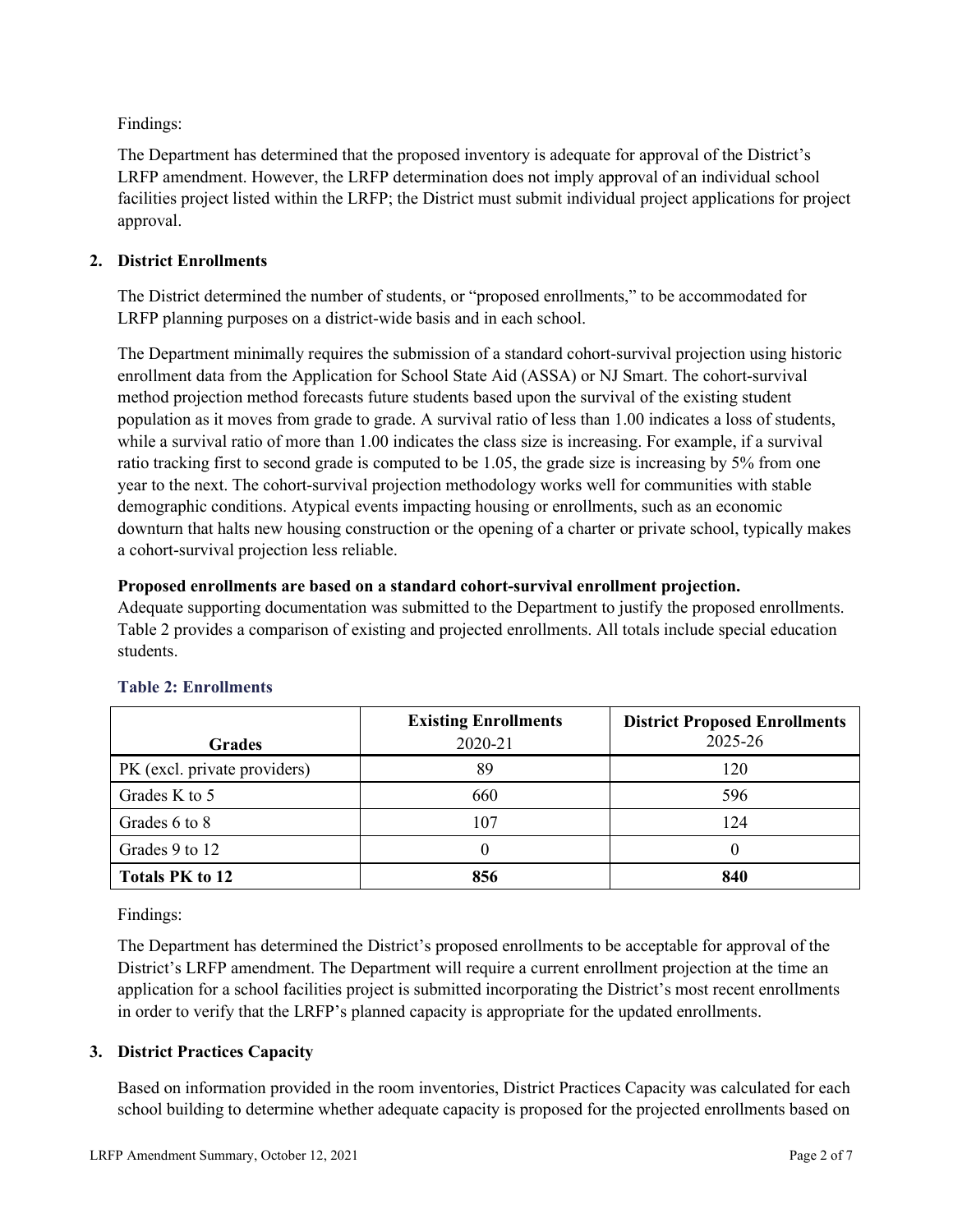district scheduling and class size practices. The capacity totals assume instructional buildings can be fully utilized regardless of school sending areas, transportation, and other operational issues. The calculations only consider district-owned buildings and long-term leases; short term leases and temporary buildings are excluded. **A capacity utilization factor of 90% for classrooms serving grades K-8 and 85% for classrooms serving grades 9-12 is applied in accordance with the FES.** No capacity utilization factor is applied to preschool classrooms.

In certain cases, districts may achieve adequate District Practices Capacity to accommodate enrollments but provide inadequate square feet per student in accordance with the FES, resulting in educational adequacy issues and "Unhoused Students." Unhoused students are considered in the "Functional Capacity" calculations used to determine potential State support for school facilities projects and are analyzed in Section 4.

Table 3 provides a summary of proposed enrollments and existing and proposed District-wide capacities. Detailed information can be found in the LRFP website reports titled *FES and District Practices Capacity Report, Existing Rooms Inventory Report, and Proposed Rooms Inventory Report.*

| <b>Grades</b>              | <b>Proposed</b><br><b>Enrollments</b> | <b>Existing</b><br><b>District</b><br><b>Practices</b><br>Capacity | <b>Existing</b><br>Deviation* | <b>Proposed</b><br><b>District</b><br><b>Practices</b><br>Capacity | <b>Proposed</b><br>Deviation* |
|----------------------------|---------------------------------------|--------------------------------------------------------------------|-------------------------------|--------------------------------------------------------------------|-------------------------------|
| Elementary ( $PK$ to 5)    | 716                                   | 696.97                                                             | $-19.03$                      | 698.61                                                             | $-17.39$                      |
| Middle $(6 \text{ to } 8)$ | 124                                   | 180.53                                                             | 56.53                         | 178.89                                                             | 54.89                         |
| High $(9 \text{ to } 12)$  | $\theta$                              | 0.00                                                               | 0.00                          | 0.00                                                               | 0.00                          |
| <b>District Totals</b>     | 840                                   | 877.50                                                             | 37.50                         | 877.50                                                             | 37.50                         |

## **Table 3: District Practices Capacity Analysis**

*\* Positive numbers signify surplus capacity; negative numbers signify inadequate capacity. Negative values for District Practices capacity are acceptable for approval if proposed enrollments do not exceed 100% capacity utilization.*

Considerations:

- Based on the proposed enrollments and existing room inventories, the District is projected to have inadequate capacity for the following grade groups, assuming all school buildings can be fully utilized (100% capacity utilization): n/a
- Adequate justification has been provided by the District if the proposed capacity for a school significantly deviates from the proposed enrollments. Generally, surplus capacity is acceptable for LRFP approval if additional capacity is not proposed through new construction.

## Findings:

The Department has determined that proposed District capacity, in accordance with the proposed enrollments, is adequate for approval of the District's LRFP amendment. The Department will require a current enrollment projection at the time an application for a school facilities project is submitted, incorporating the District's most recent Fall Enrollment Report, in order to verify that the LRFP's planned capacity meets the District's updated enrollments.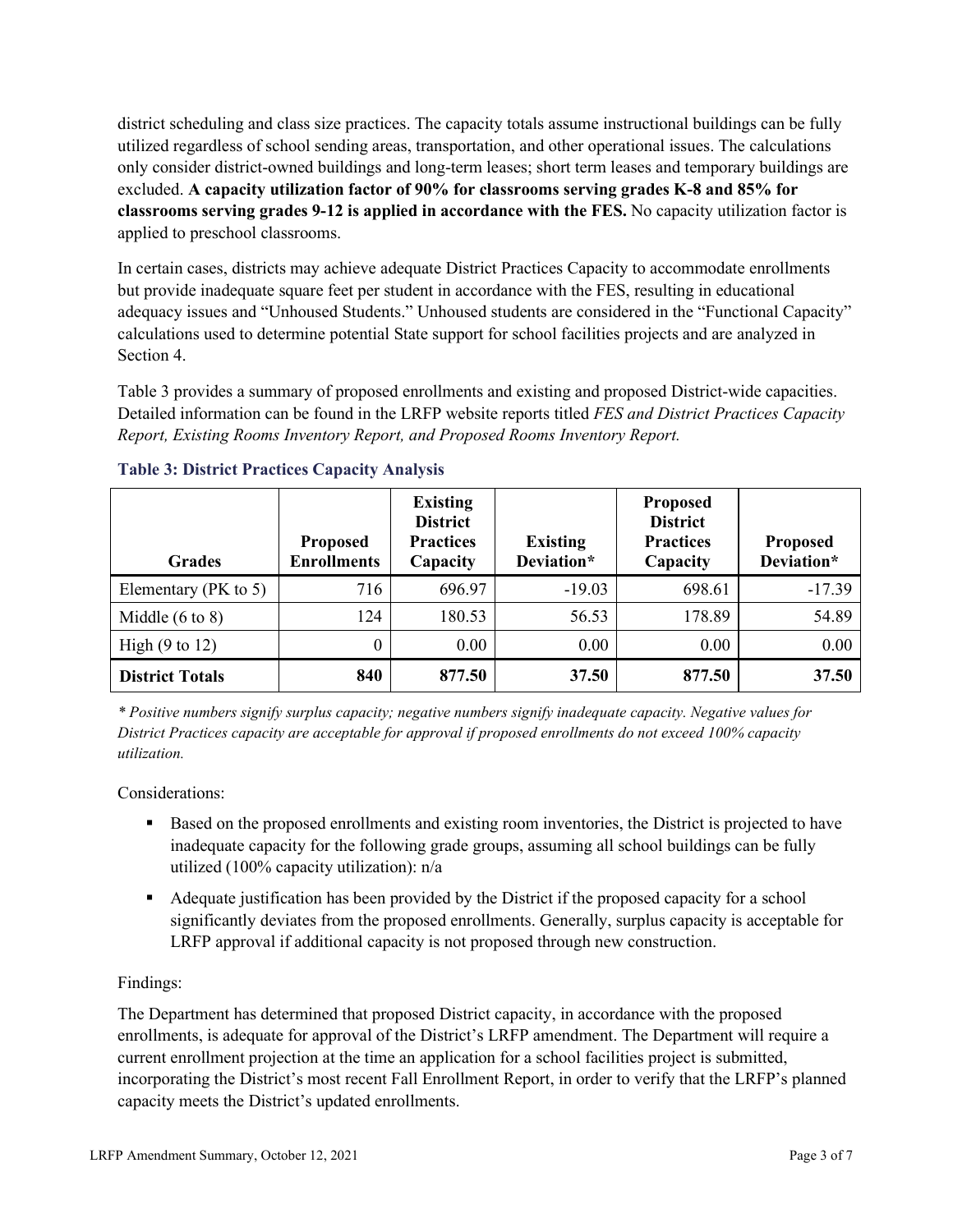#### **4. New Construction Funding Eligibility**

*Functional Capacity* was calculated and compared to the proposed enrollments to provide a **preliminary estimate** of Unhoused Students and new construction funding eligibility. **A final determination will be made at the time of project application approval.**

*Functional Capacity* is the adjusted gross square footage of a school building *(total gross square feet minus excluded space)* divided by the minimum area allowance per full-time equivalent student for the grade level contained therein. *Unhoused Students* is the number of students projected to be enrolled in the District that exceeds the Functional Capacity of the District's schools pursuant to N.J.A.C. 6A:26-2.2(c). *Excluded Square Feet* includes (1) square footage exceeding the FES for any pre-kindergarten, kindergarten, general education, or self-contained special education classroom; (2) grossing factor square footage *(corridors, stairs, mechanical rooms, etc.)* that exceeds the FES allowance, and (3) square feet proposed to be demolished or discontinued from use. Excluded square feet may be revised during the review process for individual school facilities projects.

Table 4 provides a preliminary assessment of the Functional Capacity, Unhoused Students, and Estimated Maximum Approved Area for Unhoused Students for each FES grade group. The calculations exclude temporary facilities and short-term leased buildings. School buildings proposed for whole or partial demolition or reassignment to a non-school use are excluded from the calculations pending project application review. If a building is proposed to be reassigned to a different school, the square footage is applied to the proposed grades after reassignment. Buildings that are not assigned to a school are excluded from the calculations. In addition, only preschool students eligible for state funding (former ECPA students) are included. Detailed information concerning the calculations can be found in the *Functional Capacity and Unhoused Students Report* and the *Excluded Square Footage Report.*

| Category                                     | $PK/K$ to 5 | 6 to 8 | 9 to 12  | <b>Total</b> |
|----------------------------------------------|-------------|--------|----------|--------------|
| Eligible PK /K-12 Proposed Enrollments       | 716         | 124    | 0        |              |
| FES Area Allowance (SF/student)              | 125.00      | 134.00 | 151.00   |              |
| <b>Prior to Completion of Proposed Work:</b> |             |        |          |              |
| <b>Existing Gross Square Feet</b>            | 107,517     | 30,285 | $\theta$ | 137,802      |
| <b>Adjusted Gross Square Feet</b>            | 102,675     | 27,843 | $\theta$ | 130,517      |
| <b>Adjusted Functional Capacity</b>          | 811.94      | 216.60 | 0.00     |              |
| <b>Unhoused Students</b>                     | 0.00        | 0.00   | 0.00     |              |
| Est. Max. Area for Unhoused Students         | 0.00        | 0.00   | 0.00     |              |
| <b>After Completion of Proposed Work:</b>    |             |        |          |              |
| Gross Square Feet                            | 107,517     | 30,285 | $\theta$ | 137,802      |
| New Gross Square Feet                        | $\theta$    | 0      | $\theta$ | $\theta$     |
| <b>Adjusted Gross Square Feet</b>            | 102,675     | 27,843 | $\theta$ | 130,517      |
| <b>Functional Capacity</b>                   | 811.94      | 216.60 | 0.00     |              |
| Unhoused Students after Construction         | 0.00        | 0.00   | 0.00     |              |
| Est. Max. Area Remaining                     | 0.00        | 0.00   | 0.00     |              |

#### **Table 4: Estimated Maximum Approved Area for Unhoused Students**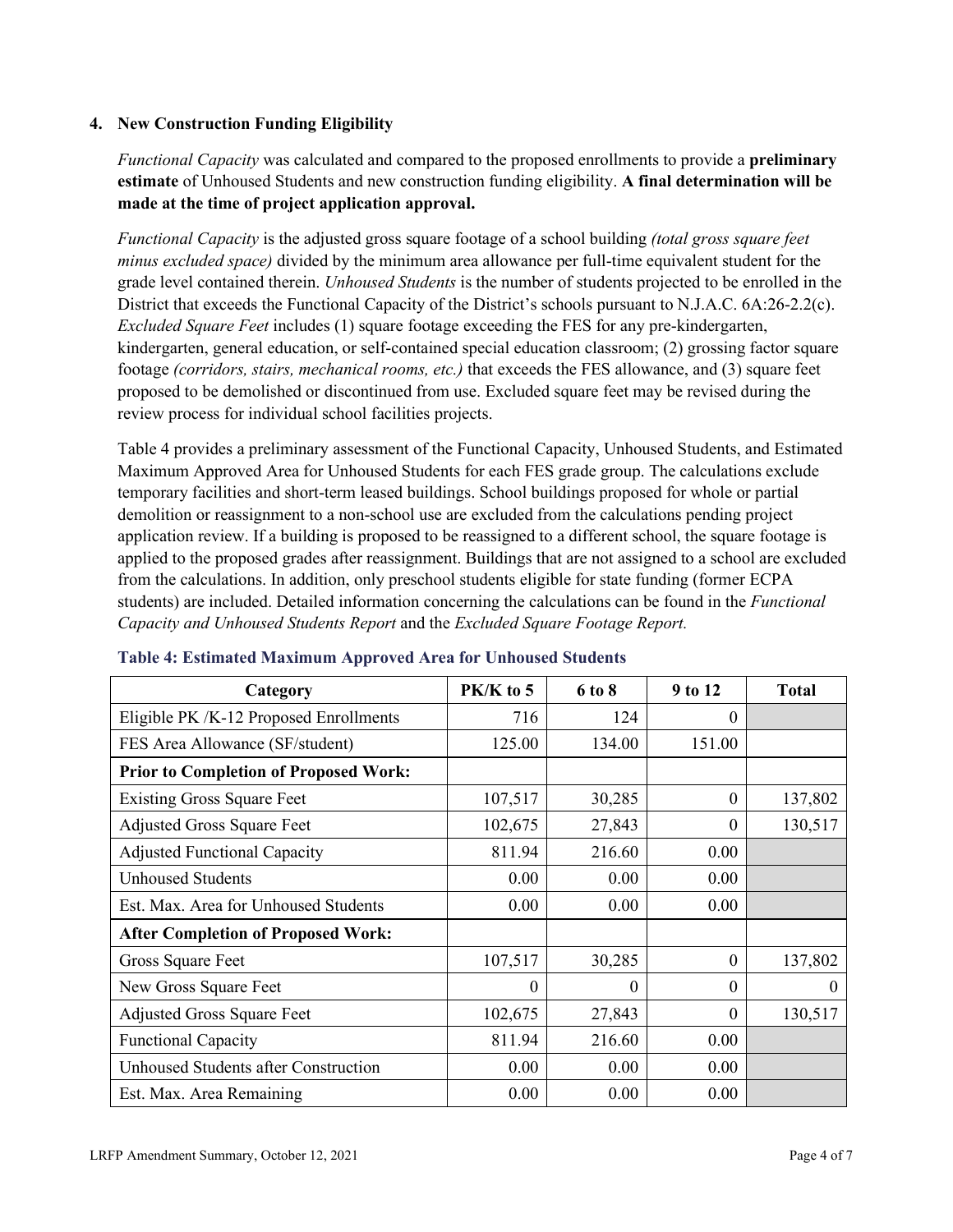Facilities used for non-instructional or non-educational purposes are ineligible for State support under the Act. However, projects for such facilities shall be reviewed by the Department to determine whether they are consistent with the District's LRFP and whether the facility, if it is to house students (full or part time) conforms to educational adequacy requirements. These projects shall conform to all applicable statutes and regulations.

Estimated costs represented in the LRFP by the District are for capital planning purposes only. The estimates are not intended to represent preliminary eligible costs or final eligible costs of approved school facilities projects.

Considerations:

- The District does not have approved projects pending completion, as noted in Section 1, that impact the Functional Capacity calculations.
- **The Functional Capacity calculations** *exclude* square feet proposed for demolition or discontinuation for the following FES grade groups and school buildings pending a feasibility study and project review: n/a.
- Based on the preliminary assessment, the District has Unhoused Students prior to the completion of proposed work for the following FES grade groups: n/a.
- New construction is proposed for the following FES grade groups: n/a.
- Proposed new construction exceeds the estimated maximum area allowance for Unhoused Students prior to the completion of the proposed work for the following grade groups: n/a.
- The District, based on the preliminary LRFP assessment, will not have Unhoused Students after completion of the proposed LRFP work. If the District is projected to have Unhoused Students, adequate justification has been provided to confirm educational adequacy in accordance with Section 6 of this determination.

## Findings:

Functional Capacity and Unhoused Students calculated in the LRFP are preliminary estimates. Preliminary Eligible Costs (PEC) and Final Eligible Costs (FEC) will be included in the review process for specific school facilities projects. A feasibility study undertaken by the District is required if building demolition or replacement is proposed per N.J.A.C. 6A:26-2.3(b)(10).

## **5. Proposed Work**

The District assessed program space, capacity, and physical plant deficiencies to determine corrective actions. Capital maintenance, or *"system actions,"* address physical plant deficiencies due to operational, building code, and /or life cycle issues. Inventory changes, or *"inventory actions,*" add, alter, or eliminate sites, site amenities, buildings, and/or rooms.

The Act (N.J.S.A. 18A:7G-7b) provides that all school facilities shall be deemed suitable for rehabilitation unless a pre-construction evaluation undertaken by the District demonstrates to the satisfaction of the Commissioner that the structure might pose a risk to the safety of the occupants even after rehabilitation or that rehabilitation is not cost-effective. Pursuant to N.J.A.C. 6A:26-2.3(b)(10), the Commissioner may identify school facilities for which new construction is proposed in lieu of rehabilitation for which it appears from the information presented that new construction is justified, provided, however, that for such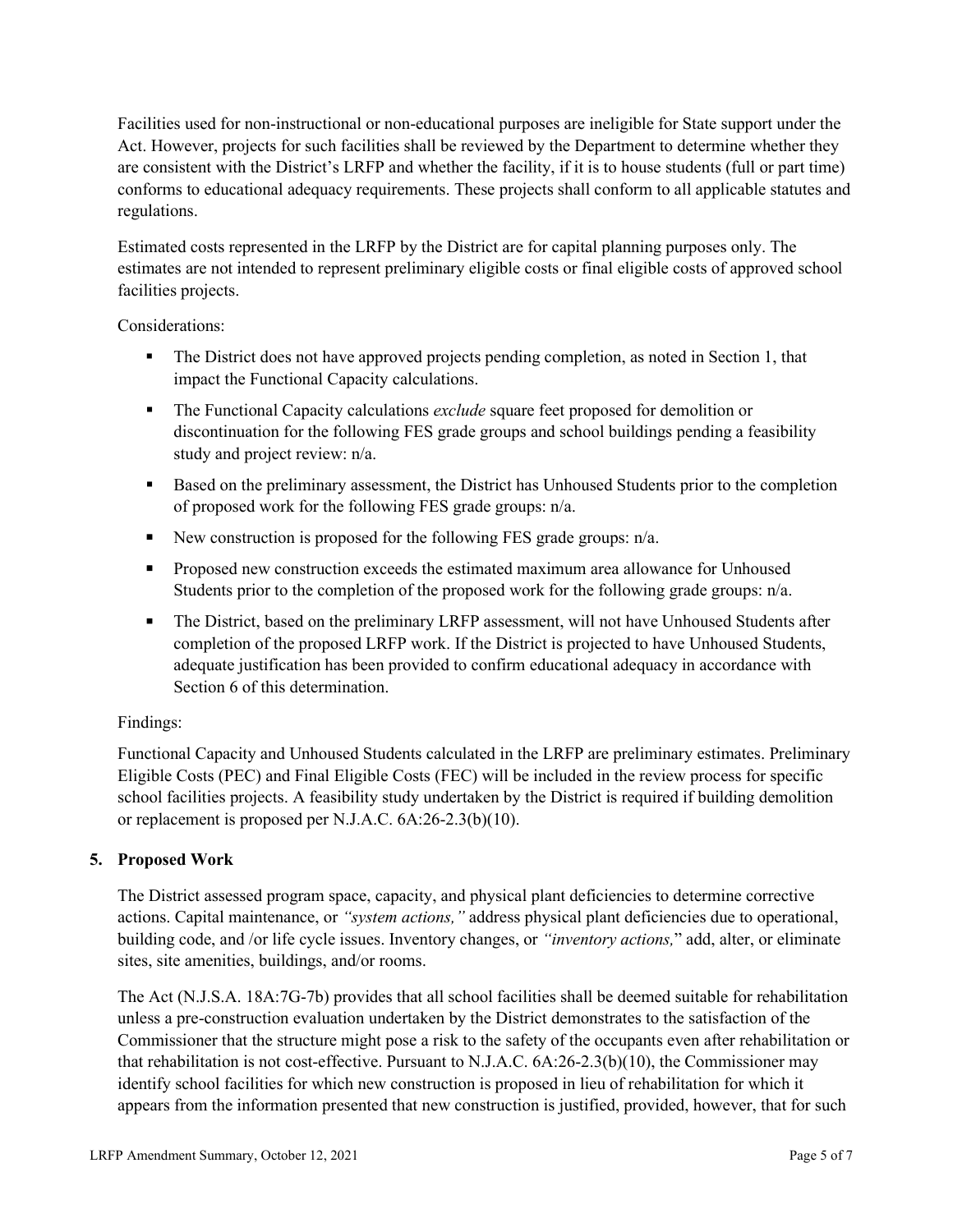school facilities so identified, the District must submit a feasibility study as part of the application for the specific school facilities project. The cost of each proposed building replacement is compared to the cost of additions or rehabilitation required to eliminate health and safety deficiencies and to achieve the District's programmatic model.

Table 5 lists the scope of work proposed for each school based on the building(s) serving their student population. Proposed inventory changes are described in the LRFP website reports titled *"School Asset Inventory Report and "Proposed Room Inventory Report."* Information concerning proposed systems work, or capital maintenance can be found in the "LRFP Systems Action Summary Report."

With the completion of the proposed work, the following schools are proposed to be eliminated:  $n/a$ ; the following schools are proposed to be added: n/a.

| <b>Proposed Scope of Work</b>                                                                  | <b>Applicable Schools</b>                                      |
|------------------------------------------------------------------------------------------------|----------------------------------------------------------------|
| <b>Renovation only</b> (no new construction)                                                   |                                                                |
| System actions only (no inventory actions)                                                     | Atco ES (040), Thomas Richards ES (060),<br>Waterford ES (100) |
| Existing inventory actions only (no systems actions)                                           | n/a                                                            |
| Systems and inventory changes                                                                  | n/a                                                            |
| <b>New construction</b>                                                                        |                                                                |
| Building addition only (no systems actions)                                                    | n/a                                                            |
| Renovation and building addition (system, existing<br>inventory, and new construction actions) | n/a                                                            |
| New building on existing site                                                                  | n/a                                                            |
| New building on new or expanded site                                                           | n/a                                                            |
| Site and building disposal (in addition to above scopes)                                       |                                                                |
| Partial building demolition                                                                    | n/a                                                            |
| Whole building demolition                                                                      | n/a                                                            |
| Site and building disposal or discontinuation of use                                           | n/a                                                            |

#### **Table 5: School Building Scope of Work**

Findings:

The Department has determined that the proposed work is adequate for approval of the District's LRFP amendment. However, Department approval of proposed work in the LRFP does not imply the District may proceed with a school facilities project. The District must submit individual project applications with cost estimates for Department project approval. Both school facilities project approval and other capital project review require consistency with the District's approved LRFP.

## **6. Proposed Room Inventories and the Facilities Efficiency Standards**

The District's proposed school buildings were evaluated to assess general educational adequacy in terms of compliance with the FES area allowance pursuant to N.J.A.C. 6A:26-2.2 and 2.3.